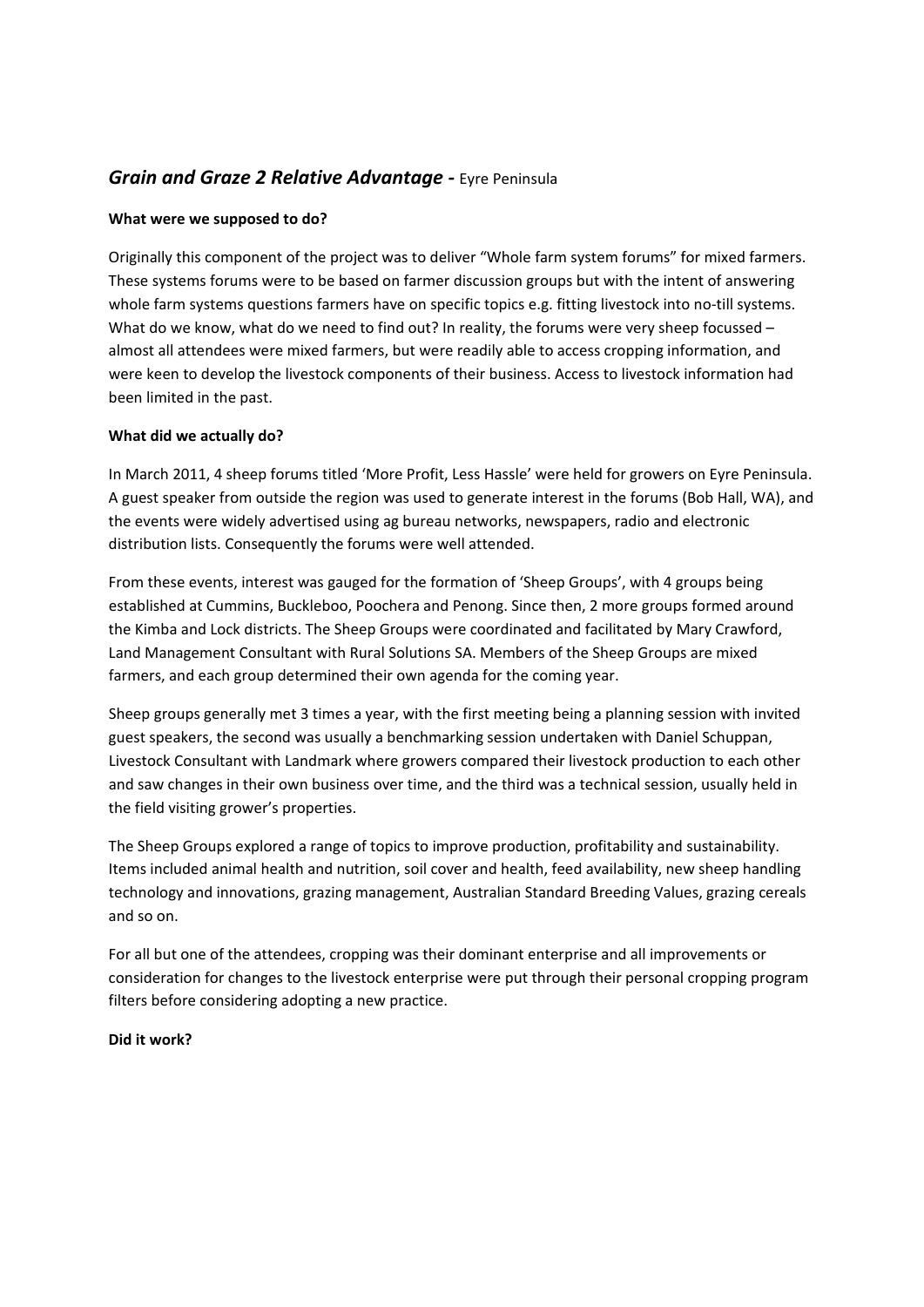In March 2013, 29 Sheep Group participants responded to a written questionnaire. They found the most useful components of being part of a Sheep Group were benchmarking their enterprise against others in the district; talking to other farmers in the district and presentations from a range of different speakers. Fifty eight percent of respondents had made changes to their sheep enterprise/s since they became involved in a sheep group. Those that had not made changes were generally members of the more recently formed groups.

Some of the changes people had made included changed shearing time, increased stocking rates, use of electric fencing, general planning and nutrition, planting feed early (e.g. barley for grazing), changed lambing time, fenced paddocks to better utilise feed and protect sandhills, improved weaner growth rates with higher protein supplements, improved fencing and watering systems, feed budgeting and condition scoring ewes. Being involved in a sheep group helped 83% make decisions about their sheep enterprise, and all of the respondents thought that Sheep Groups should continue in the future.

A further Sheep Group evaluation was carried out in September 2013. Sheep Group members were invited to provide feedback about how they think being involved in a Sheep Group has helped them improve their mixed farming business. Several local businesses provided prizes for the best responses, to encourage participation.

Some of the comments included:

• "Several decisions were made after our benchmarking meeting and one of them was to mate our ewes to type rather than age. The second decision was to try lambing a bit later…with far less mortality(and) as a result we should see a huge lift in our production with more wether lambs to sell and more young ewes to shear and breed from."

• "The sheep group meetings allow us as members to see the plainest of terms, where our own operations sits compared to our surrounding neighbours. We receive a quantitative figure, and no mistake can be made as to how we are performing. It is a safe, confidential environment, which facilitates discussion that delves quite deep into some producers systems, a depth which wouldn't be reached in general discussion over a beer at the local. The group meetings highlight the top producers, who we can then delve into what they may be doing differently to gain this edge."

• "Planting early feed has saved us time, through shortened hand feeding. Is has saved us money, because we need to hand feed less. We are now losing less condition from the sheep as a result of this and consequently growing more wool from healthier ewes and lambs, resulting in favourable financial outcomes. The costs are mainly fuel and labour, and these don't compare to the gains we receive as a result of doing it, not to mention the peace of mind we get from having the sheep on decent feed."

• "Before we started benchmarking two years ago I had no idea how the sheep enterprise on our mixed farm was performing. After two years of data I now know that there is plenty of room for improvement and I now have a clear plan to make the enterprise profitable into the future. The two key areas I identified for improvement were to improve wool cut and to try and run more sheep through better grazing management."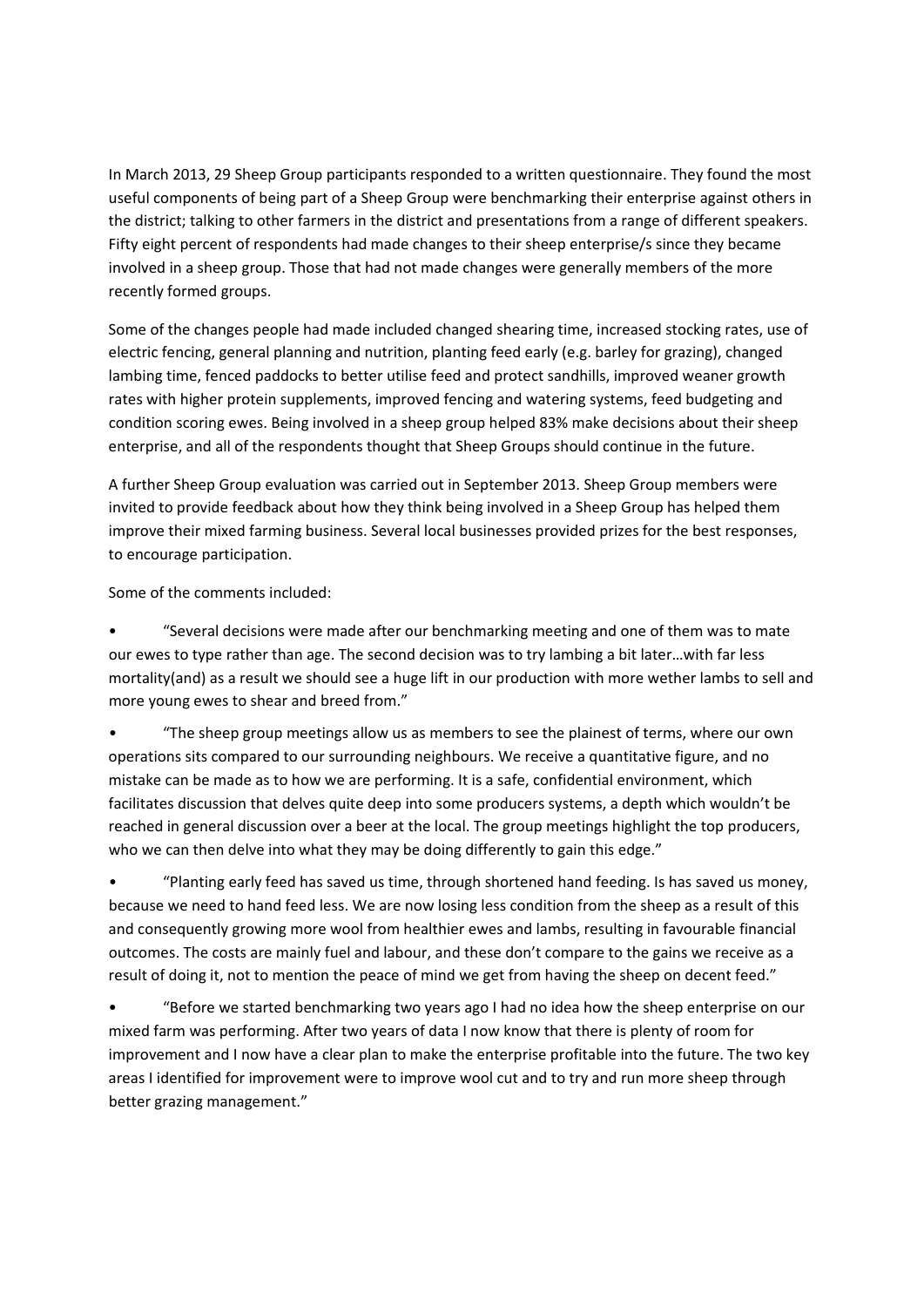• "Through the sheep group and EPNRM I applied for funding to make a central water year and a dividing fence to make four 100 hectare paddocks to be able to rotational graze and help prevent erosion on sand hills. This project has allowed me to run more sheep in a more environmentally friendly manner and has been so successful it has inspired me to re-fence and add more troughs to other areas of my farm to be able to graze sheep in individual paddocks which I am in the process of doing now."

Benchmarking undertaken by the Sheep Group members has been seen as very beneficial. Many producers in the groups commented that it was good to improve their understanding of their sheep enterprise and get a handle on what their sheep enterprise is returning on a \$ per DSE and \$ per winter grazed hectare (\$/WG ha) basis.

The variation observed between producers within the same rainfall environment provides opportunities for producers to be more productive and profitable. Producers can control the areas where the largest variations occurred including sheep losses and marking percentages. There were some small variations in sheep sale price, wool price and kg of wool/DSE. The big influence on gross margin per ha was the stocking rate, which influenced the number of lambs per ha and the wool production per ha. Therefore pastures, grazing management, animal health and genetics are the keys to optimising income from the sheep enterprise.

Risk management is also important and this will be determined by the management capabilities and the amount of risk that a producer is willing to take. The higher the stocking rate, the higher the risk and more management required. Some producers have low stocking rates as it makes it easier to get through the "poor season". Many producers have an idea in their minds of what they will do in the "poor season" but there is no written strategy to implement 'back door' or exit strategies.

Some producers have started to implement changes to their enterprise after the first year of benchmarking their sheep enterprise. These changes have resulted in an improvement in their second year figures. The changes included improving pastures, monitoring ewe condition score and focusing on genetic improvement. The local information from the group allowed these producers to focus on targets that are being achieved in their own district and give them confidence to implement the change as they have the support of the local group members and advisors.

# **What were the keys to success?**

Funding for the operation of the Sheep Groups was provided by EP Grain & Graze 2, SheepConnect SA and the Eyre Peninsula Natural Resources Management Board. This was a very important collaboration as the pooled funds provided flexibility (Sheep Group members were able to determine their own agendas), a greater number of serviced groups and greater ability to attract professional support.

Having someone specifically charged with organising the meetings (and adequately resourced) was crucial – a lot of time is needed to follow up phone calls, emails and towards the end SMS use, to ensure good attendance at meetings. There is also follow up time required on technical questions either raised at the meetings or asked outside of the meetings, having time to respond to these is important for group support and technical credibility.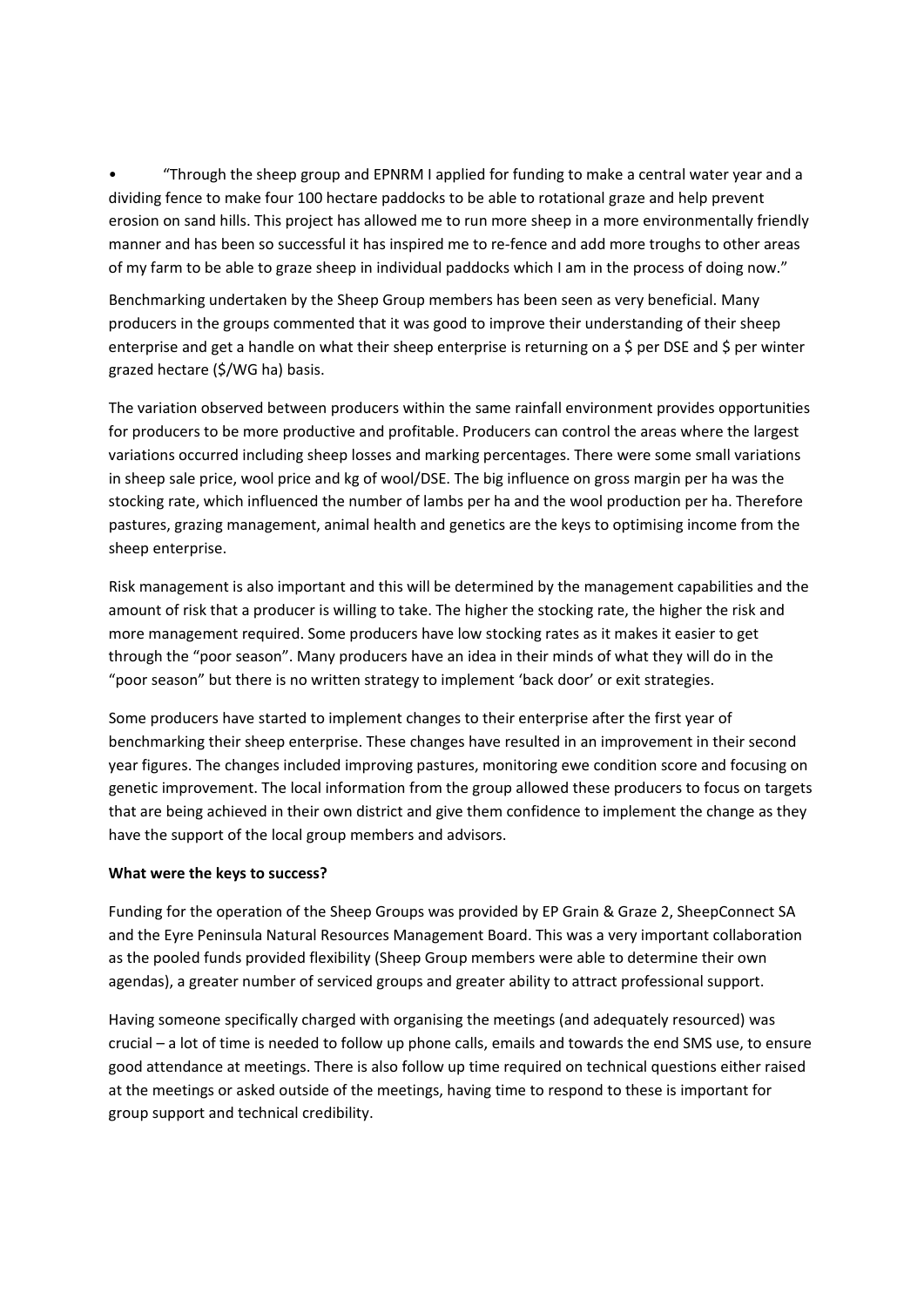From our perspective we could develop relationships with the farmers and gain a better understanding of their interests and issues as opposed to field days and workshops where we "drive in and drive out" not knowing if we are making giving the right messages, and not being able to follow up with farmers after they go home.

# **What could we have done better/do differently next time?**

Providing a range of different speakers for the meetings kept growers interested and engaged, the use of the same people, although building a relationship, meant some growers became bored or keen to hear someone else, which can be difficult given a limited amount of local expertise.

Making sure everyone that wants to be involved has a working email address (yes, this is still an issue) and set up an SMS reminder service early on to save time chasing people to come to meetings. An early idea was to develop local 'champions' to be group contacts, to save the facilitator having to do all the work. Where these champions were established, the groups were very successful with high attendances and limited extra organisation required. It was very noticeable were there were no active champions to rally the groups.

### Contact details:

| Naomi Scholz     | Mary Crawford             |
|------------------|---------------------------|
| SARDI            | <b>Rural Solutions SA</b> |
| $(08)$ 8680 6233 | $(08)$ 8688 3414          |

## Photos:



*Lock Sheep Group members attending an electric fencing demonstration, 2013.*